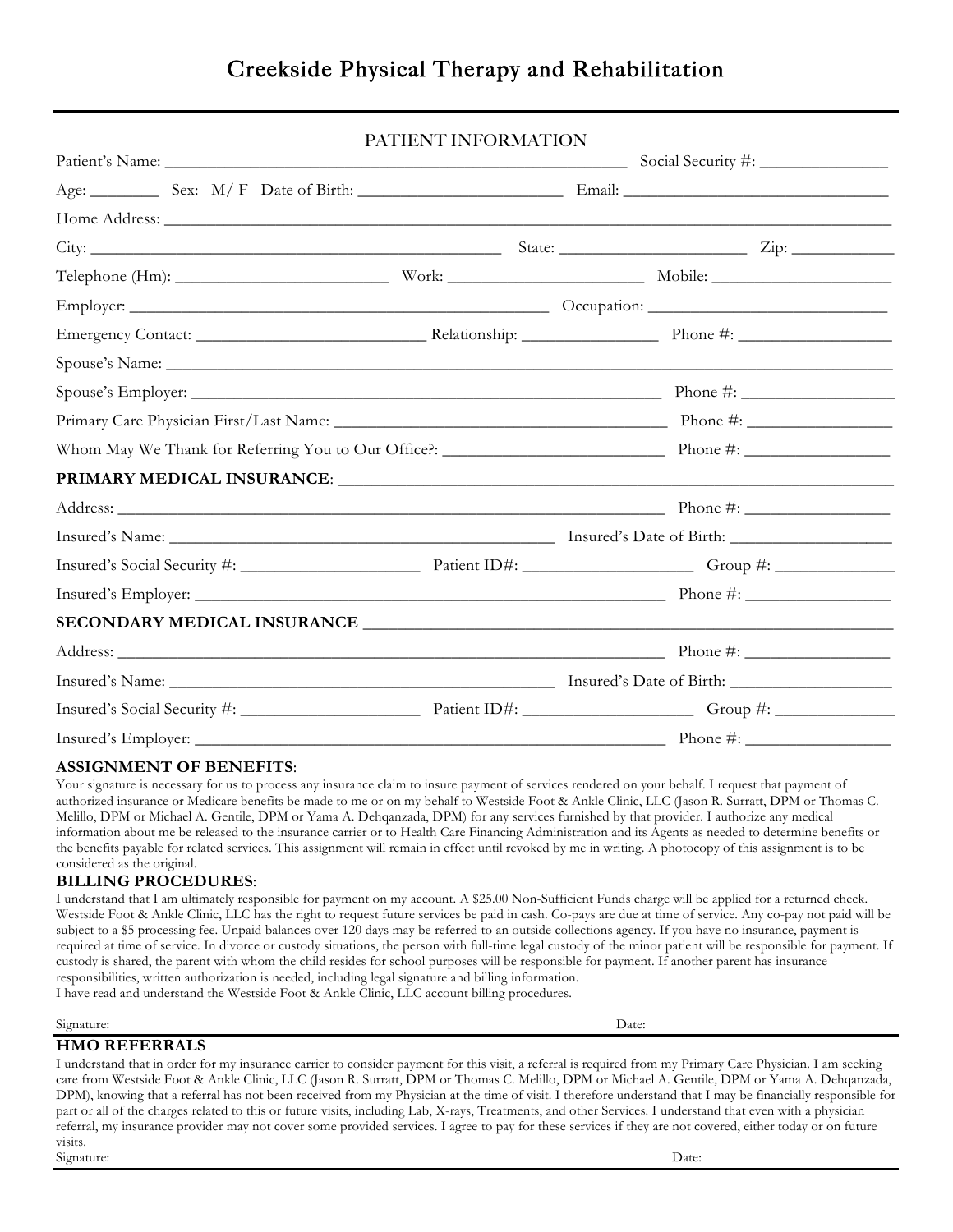#### PLEASE FILL OUT THE FOLLOWING SECTIONS

## **REASON FOR TODAY'S VISIT**:

Primary Concern: \_\_\_\_\_\_\_\_\_\_\_\_\_\_\_\_\_\_\_\_\_\_\_\_\_\_\_\_\_\_\_\_\_\_\_\_\_\_\_\_\_\_\_\_\_\_\_\_\_\_\_\_\_\_\_\_\_\_\_\_\_\_\_\_\_\_\_\_\_\_\_\_\_\_\_\_\_\_\_\_\_\_\_

Location of Problem: \_\_\_\_\_\_\_\_\_\_\_\_\_\_\_\_\_\_\_\_\_\_\_\_\_\_\_\_\_\_\_\_\_\_\_\_\_\_\_\_\_\_\_\_\_\_\_\_\_\_\_\_\_\_\_\_\_\_\_\_\_\_\_\_\_\_\_\_\_\_\_\_\_\_\_\_\_\_\_\_

Can You Describe Your Symptoms?:  $\mathcal{L}_\mathcal{L} = \mathcal{L}_\mathcal{L} = \mathcal{L}_\mathcal{L} = \mathcal{L}_\mathcal{L} = \mathcal{L}_\mathcal{L} = \mathcal{L}_\mathcal{L} = \mathcal{L}_\mathcal{L} = \mathcal{L}_\mathcal{L} = \mathcal{L}_\mathcal{L} = \mathcal{L}_\mathcal{L} = \mathcal{L}_\mathcal{L} = \mathcal{L}_\mathcal{L} = \mathcal{L}_\mathcal{L} = \mathcal{L}_\mathcal{L} = \mathcal{L}_\mathcal{L} = \mathcal{L}_\mathcal{L} = \mathcal{L}_\mathcal{L}$ 

| Onset:                              | Gradual/Sudden      |          |          | Duration:                                             |             | D W M Y |          |
|-------------------------------------|---------------------|----------|----------|-------------------------------------------------------|-------------|---------|----------|
| Pain Assessment:                    |                     |          |          | Severity: None 1 2 3 4 5 6 7 8 9 10 (Worst Pain Ever) |             |         |          |
| <b>Pain Quality:</b>                | Sharp               | Shooting | Dull     | Aching                                                | Throbbing   | Burning | Tingling |
| <b>Timing of Pain:</b>              | AM                  | PM       | Constant | Intermittent                                          |             |         |          |
|                                     | [ ] During Activity |          |          | [ ] After Activity                                    | [ ] At Rest |         |          |
| Does Anything Make it Feel Better?: |                     |          |          |                                                       |             |         |          |
| Does Anything Make if Feel Worse?:  |                     |          |          |                                                       |             |         |          |

 $\mathcal{L}_\mathcal{L} = \mathcal{L}_\mathcal{L} = \mathcal{L}_\mathcal{L} = \mathcal{L}_\mathcal{L} = \mathcal{L}_\mathcal{L} = \mathcal{L}_\mathcal{L} = \mathcal{L}_\mathcal{L} = \mathcal{L}_\mathcal{L} = \mathcal{L}_\mathcal{L} = \mathcal{L}_\mathcal{L} = \mathcal{L}_\mathcal{L} = \mathcal{L}_\mathcal{L} = \mathcal{L}_\mathcal{L} = \mathcal{L}_\mathcal{L} = \mathcal{L}_\mathcal{L} = \mathcal{L}_\mathcal{L} = \mathcal{L}_\mathcal{L}$ 

 $\mathcal{L}_\text{max} = \mathcal{L}_\text{max} = \mathcal{L}_\text{max} = \mathcal{L}_\text{max} = \mathcal{L}_\text{max} = \mathcal{L}_\text{max} = \mathcal{L}_\text{max} = \mathcal{L}_\text{max} = \mathcal{L}_\text{max} = \mathcal{L}_\text{max} = \mathcal{L}_\text{max} = \mathcal{L}_\text{max} = \mathcal{L}_\text{max} = \mathcal{L}_\text{max} = \mathcal{L}_\text{max} = \mathcal{L}_\text{max} = \mathcal{L}_\text{max} = \mathcal{L}_\text{max} = \mathcal{$ 

Have You Done Anything to Treat this Problem? (Describe):

| Height: |                                   | Shoe Size:<br>Weight:                                                                             | Occupation:                                                                |  |  |
|---------|-----------------------------------|---------------------------------------------------------------------------------------------------|----------------------------------------------------------------------------|--|--|
|         | Do You Have or Have You Ever Had: |                                                                                                   |                                                                            |  |  |
| Yes     | N <sub>0</sub>                    | CIRCLE those that apply $&$ write in others                                                       | Hospitalizations, Procedures, Illnesses, Surgeries (Last 10 Years)         |  |  |
|         |                                   | Eye, Ear, Nose, Throat: (glaucoma, lens implants,                                                 |                                                                            |  |  |
|         |                                   | dentures, loose teeth, dental caps or bridges,<br>hearing aids, glasses/contacts, artificial eye) |                                                                            |  |  |
|         |                                   | Heart Problems: (Chest pain, angina, heart attack,                                                |                                                                            |  |  |
|         |                                   | congestive heart failure, irregular heart beats,                                                  |                                                                            |  |  |
|         |                                   | pacemaker)                                                                                        |                                                                            |  |  |
|         |                                   | Vascular Problems: (high blood pressure, blood                                                    | Current Medications: (Include any Over-the-Counter or Herbal               |  |  |
|         |                                   | clots)<br>Lung Problems: (asthma, emphysema, tuberculosis,                                        | Meds):                                                                     |  |  |
|         |                                   | coughing, coughing blood, abnormal chest x-ray,                                                   |                                                                            |  |  |
|         |                                   | sleep apnea)                                                                                      |                                                                            |  |  |
|         |                                   | Gastrointestinal Problems: (hepatitis, cirrhosis,<br>ulcers, hiatal hernia, intestinal bleeding)  |                                                                            |  |  |
|         |                                   | Genitourinary Problems: (kidney disease/failure,                                                  |                                                                            |  |  |
|         |                                   | dialysis, prostate problems, incontinence,                                                        |                                                                            |  |  |
|         |                                   | OB/GYN, sexually transmitted disease, infections)                                                 |                                                                            |  |  |
|         |                                   | Is There Any Possibility You Could Be Pregnant?<br>Birth Control Y N<br><b>LMP</b>                | Drug Allergies:                                                            |  |  |
|         |                                   | Musculoskeletal Problems: (back problems, broken                                                  |                                                                            |  |  |
|         |                                   | bones neck/back/face, limited range of motion,<br>arthritis, TMJ)                                 |                                                                            |  |  |
|         |                                   | Skin Problems: (rash, hives, bruise easily, open                                                  |                                                                            |  |  |
|         |                                   | sores)                                                                                            |                                                                            |  |  |
|         |                                   | Neurologic Problems: (stroke, seizures, paralysis,<br>numbness, weakness, confusion, migraines)   | Do You Use:<br>How Often /<br>Last Use<br>Yes<br>N <sub>0</sub><br>Tobacco |  |  |
|         |                                   | Mental Illness: (anxiety, depression, bipolar                                                     | Alcohol                                                                    |  |  |
|         |                                   | disorder)                                                                                         | <b>Illicit Drugs</b>                                                       |  |  |
|         |                                   | Diet Oral Med Insulin<br>Diabetes:                                                                |                                                                            |  |  |
|         |                                   | Other Endocrine Problems: (thyroid)                                                               | PATIENT / RESPONSIBLE PERSON SIGNATURE                                     |  |  |
|         |                                   | Anemia/Unusual Bleeding:                                                                          |                                                                            |  |  |
|         |                                   | Cancer:<br>Active<br>Remission                                                                    | PHYSICIAN ONLY                                                             |  |  |
|         |                                   | A Bad Reaction to Anesthesia? Describe:                                                           | <b>ROS Reviewed</b><br>1 History Reviewed                                  |  |  |
| DOB:    |                                   | <b>PATIENT NAME:</b>                                                                              | <b>INITIAL VISIT:</b>                                                      |  |  |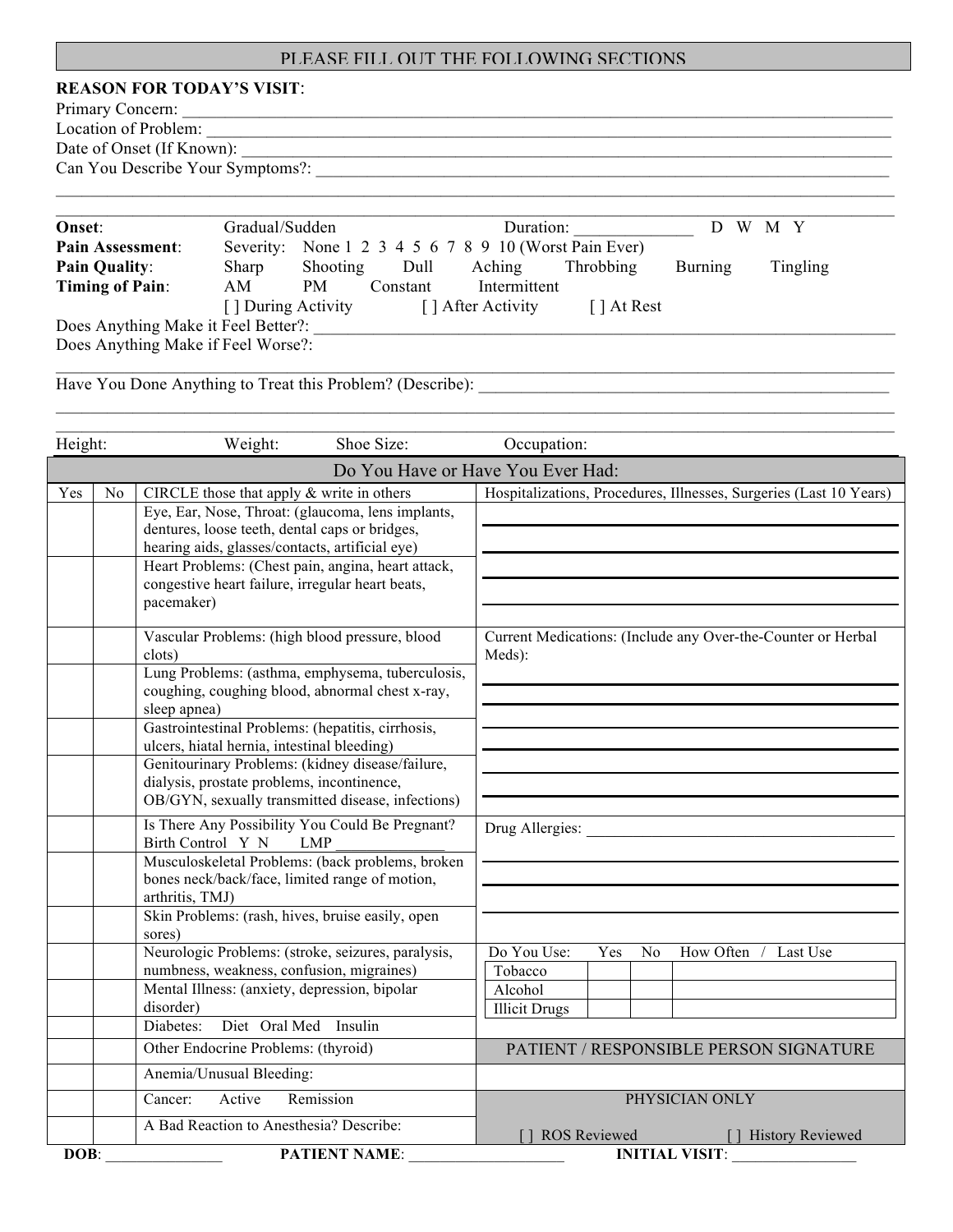(503) 245-5710

## **RECORDS RELEASE AUTHORIZATION**

| Patient's Name: LAST FIRST                                                                                         | $\overline{MI}$                                        |
|--------------------------------------------------------------------------------------------------------------------|--------------------------------------------------------|
| Patient's DOB:                                                                                                     |                                                        |
| I hereby authorize and request your office to release the following:                                               |                                                        |
| [ ] All Medical Records including X-Rays                                                                           |                                                        |
| Medical Records Only<br>$\Box$                                                                                     |                                                        |
| X-Rays Only<br>$\Box$                                                                                              |                                                        |
| Lab Test<br>$\Box$                                                                                                 |                                                        |
|                                                                                                                    |                                                        |
| To Be Faxed To: Name of Medical Facility/Medical Office/Doctor/Insurance/Other                                     |                                                        |
|                                                                                                                    |                                                        |
| To Be Mailed To: Name of Facility/ Street Number/ Suite Number/ City/ State/ Zip Code                              |                                                        |
|                                                                                                                    |                                                        |
| To Be Picked Up: Name of patient or relative picking up information to be hand carried to Westside Podiatry Clinic |                                                        |
| Patient's Signature:                                                                                               | Date: $\frac{1}{\sqrt{1-\frac{1}{2}}\cdot\frac{1}{2}}$ |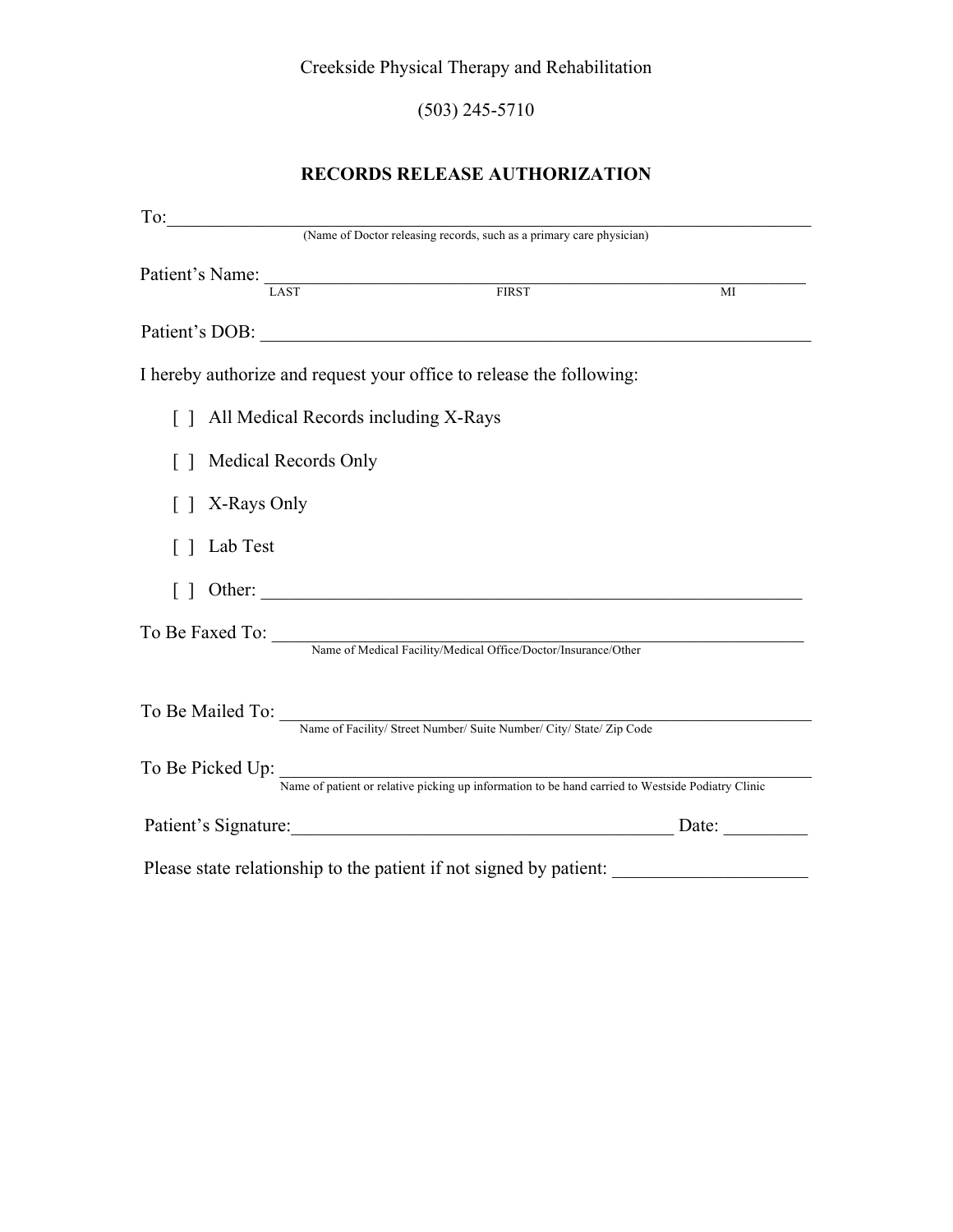

# **Notice of Privacy Practices**

## **This Notice describes how medical information about you may be used and disclosed and how you can get access to this information. Please review it carefully.**

We care about our patients' privacy and strive to protect the confidentiality of your medical information at this practice. New federal legislation requires that we issue this official notice of our privacy practices. You have the right to confidentiality of your medical information, and this practice is required by law to maintain the privacy of that protected health information. This practice is required to abide by the terms of the Notice of Privacy Practices currently in effect, and to provide notice of its legal duties and privacy practices with respect to protected health information. If you have any questions about this Notice, please contact the Privacy Office at this practice.

**Who Will Follow This Notice:** Any health care professionally authorized to enter information into your medical record, all employees, staff, and other personnel at this practice who may need access to your information must abide by this Notice. All subsidiaries, business associates (e.g. a billing service), sites and locations of this practice may share medical information with each other for treatment, payment purposes, or health care operations described in this Notice. Except where treatment is involved, only the minimum necessary information needed to accomplish the task will be shared.

**How We May Use And Disclose Medical Information About You**: The following categories describe different ways that we may use and disclose medical information without your specific consent or authorization. Examples are provided for each category of uses and disclosures. Not every possible use or discloser in a category is listed.

**For Treatment**: We may use medical information about you to provide you with medical treatment or services. Example: in treating you for a specific condition, we may need to know if you have allergies that could influence which medications we prescribe for the treatment.

**For Payment**: We may use and disclose medical information about you so that the treatment and services you receive from us may be billed and payment may be collected from you, an insurance company or a third party. Example: We may need to send your protected health information, such as your name, address, office visit date, and codes identifying your diagnosis and treatment to your insurance company for payment.

**For Health Care Operations**: We may use and disclose medical information about you for health care operations to assure that you receive quality care. Example: We may use medical information to review our treatment and services and evaluate the performance of our staff in caring for you.

### **Other Uses Or Disclosures That Can Be Made Without Consent Or Authorization**:

- As required during an investigation by law enforcement agencies
- To avert a serious threat to public health or safety
- As required by military command authorities for their medical records
- To workers' compensation or similar programs for processing of claims
- In response to a legal proceeding
- To a coroner or medical examiner for identification of a body
- If an inmate, to the correctional institution or law enforcement official
- As required by the US Food and Drug Administration (FDA)
- Other healthcare providers' treatment activities
- Other covered entities' and providers' payment activities
- Other covered entities' healthcare operations activities (to the extent permitted under HIPPA)
- Uses and disclosures required by law
- Uses and disclosures in domestic violence or neglect situations
- Health oversight activities
- Other public health activities

We may contact you to provide appointment reminders or information about treatment alternatives or other health-related benefits and services that may be of interest to you.

**Uses And Disclosures Of Protected Health Information Requiring Your Written Authorization**: Other uses and disclosures of medical information not covered by this Notice or the laws that apply to us will be made only with your written authorization. If you give us authorization to use or disclose medical information about you, you may revoke medical information about you for the reasons covered by your written authorization. You understand that we are unable to take back any disclosures we have already made with our authorization, and that we are required to retain our records of the care we have provided you.

**Your Individual Rights Regarding Your Medical Information**: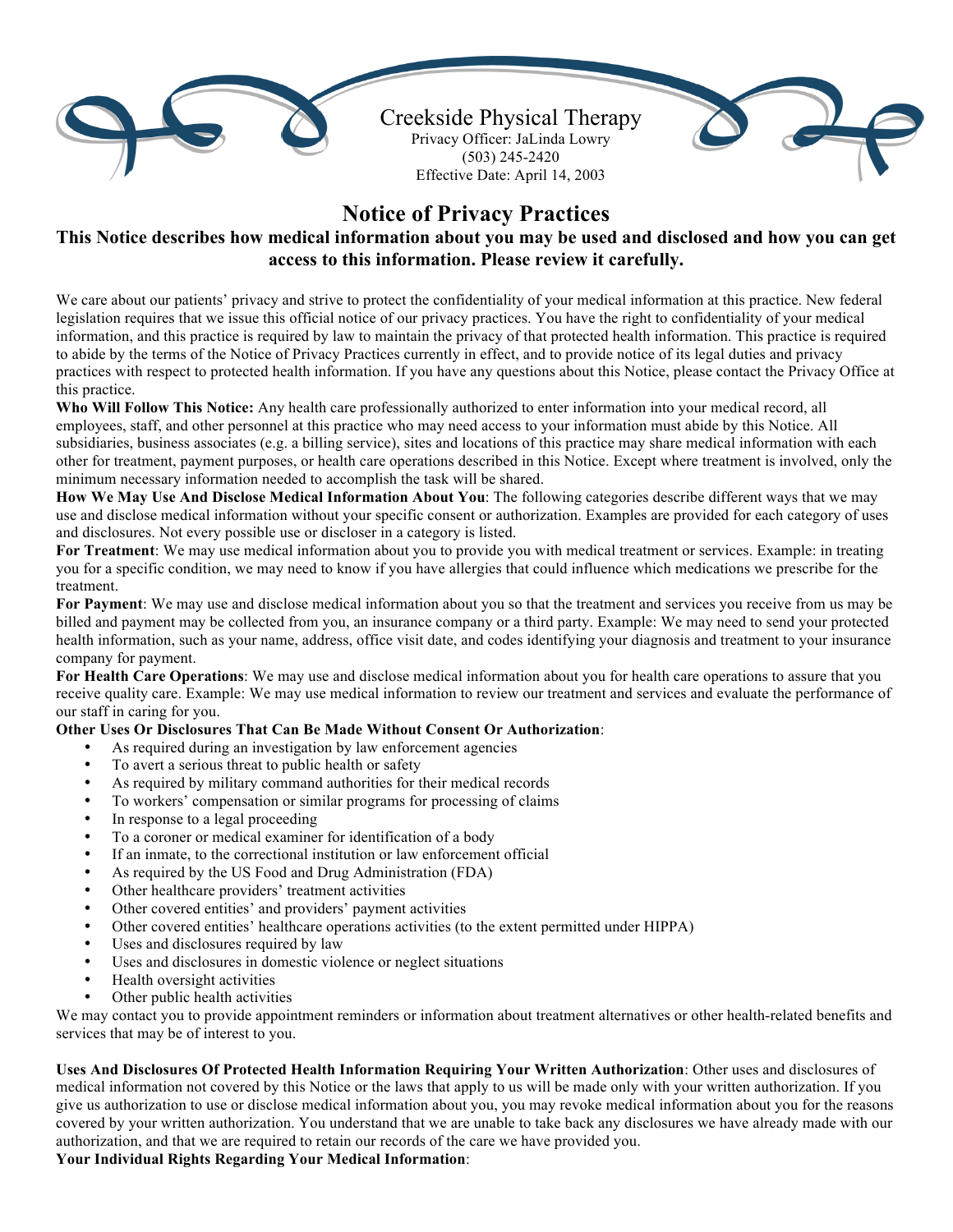**Complaints**: If you believe your privacy rights have been violated, you may file a complaint with the Privacy Officer at this practice or with the Secretary of the Department of Health and Human Services. All complaints must be submitted in writing. You will not be penalized or discriminated against for filing a complaint.

**Right To Request Restrictions**: You have the right to request a restriction or limitation on the medical information we use or disclose about you for treatment, payment, or health care operations or to someone who is involved in your care or the payment for your care. We are not required to agree to your request. If we do agree, we will comply with your request unless the information is needed to provide you with emergency treatment. To request restrictions, you must submit your request in writing to the Privacy Officer at this practice. In your request, you must tell us what information you want to limit.

**Right To Request Confidential Communications**: You have the right to request how we should send communications to you about medical matters, and where you would like those communications sent. To request confidential communications, you must make your request to the Privacy Officer at this practice. We will not ask you the reason for your request. We will accommodate all reasonable requests. Your request must specify how or where you wish to be contacted. We reserve the right to deny a request if it imposes an unreasonable burden on this practice.

**Right To Inspect And Copy**: You have the right to inspect and copy medical information that may be used to make decisions about your care. Usually this includes medical and billing records, but does not include psychotherapy notes, information complied for use in a civil, criminal, or administrative action or proceeding, and protected health information to which access is prohibited by law. To inspect and copy medical information that may be used to make decisions about you, you must submit your request in writing to the Privacy Office at this practice. If you request a copy of the information, we reserve the right to charge a fee for the costs of copying, mailing, or other supplies associated with your request. We may deny your request to inspect and copy in certain very limited circumstances. If you are denied access to medical information, you may request that the denial be reviewed. Another licensed health care professional chosen by this practice will review your request and the denial. The person conducting the review will not be the person who denied your request. We will comply with the outcome of the review.

**Right To Amend**: If you feel that medical information we have about you is incorrect or incomplete, you may ask us to amend the information. You have the right to request an amendment for as long as the information is kept. To request and amendment, your request must be made in writing and submitted to the Privacy Officer at this practice. In addition, you must provide a reason that supports your request. We may deny your request for an amendment if it is not in writing or does not include a reason to support the request. In addition, we may deny your request if the information was not created by us, is not part of the medical information kept at this practice, is not part of the information of which you would be permitted to inspect and copy, or which we deem to be accurate and complete. If we deny your request for amendment, you have the right to file a statement of disagreement with us. We may prepare a rebuttal to your statement and will provide you with a copy of any such rebuttal. Statements of disagreement and any corresponding rebuttals will be kept on file and sent out with any future authorized requests for information pertaining to the appropriate portion of your record.

**Right To An Accounting Of Non-Standard Disclosures**: You have the right to request a list of the disclosure we made of medical information about you. To request this list, you must submit your request to the Privacy Officer at this practice. Your request must state the time period for which you want to receive a list of disclosures that is no longer than six years, and may not include dates before April 14, 2003. Your request should indicate in what form you want the list (example: on paper or electronically). The first list you request within a 12-month period will be free. For additional lists, we reserve the right to charge you for the cost of providing the list.

**Right To A Paper Copy Of This Notice**: You have the right to a paper copy of this Notice at any time. Even if you have agreed to receive this notice electronically, you are still entitled to a paper copy. To obtain a paper copy of the current Notice, please request one in writing from the Privacy Office at this practice.

**Changes To This Notice**: We reserve the right to change this Notice. We reserve the right to make the revised or changed Notice effective for medical information we already have about you as well as any information we receive in the future. We will post a copy of this current Notice, with the effective date in the Upper right corner of the right page.